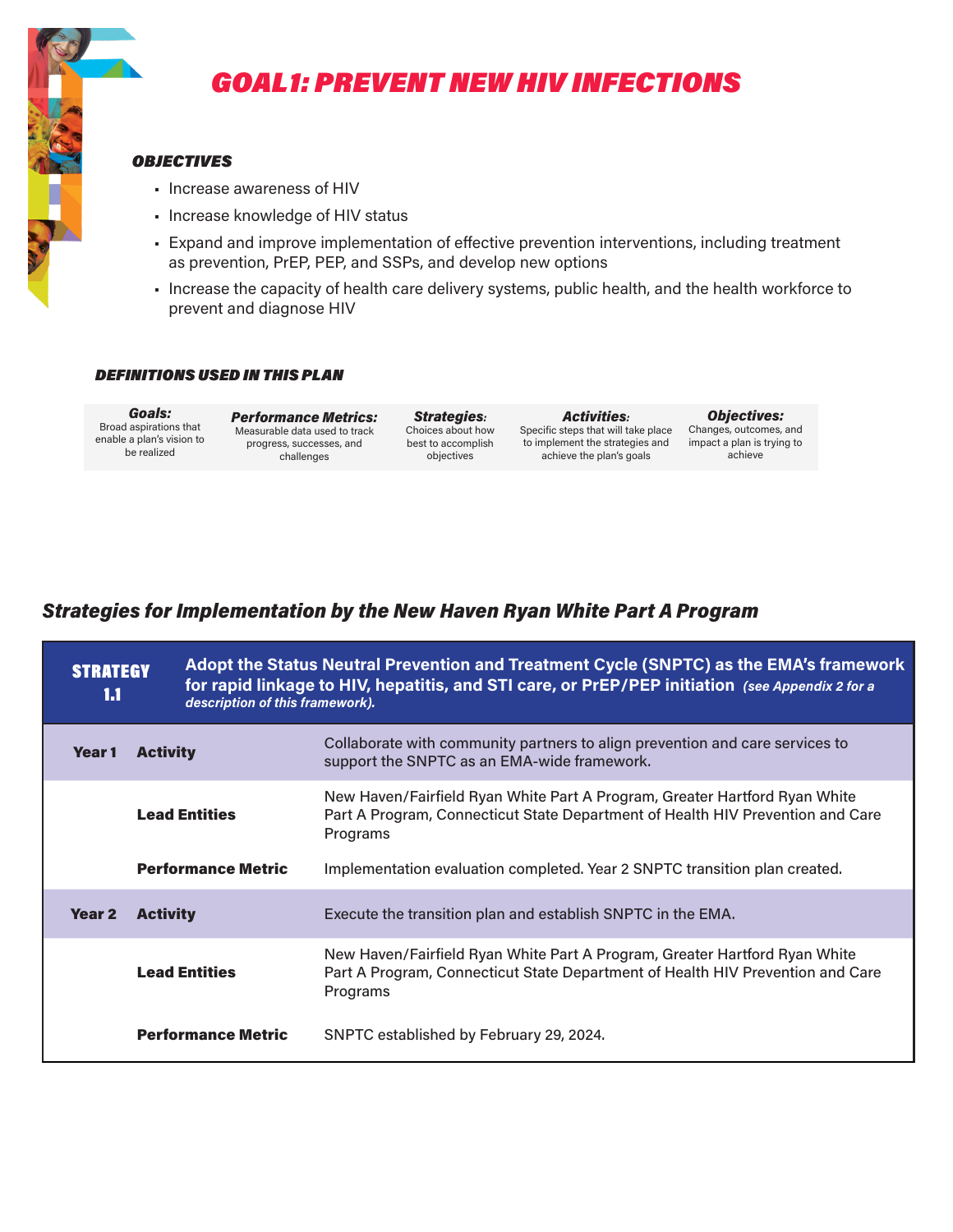| <b>STRATEGY</b><br>1.2 | clients.                  | Implement an Undetectable=Untransmittable (U=U) educational initiative for Ryan White                                                                                                                                                                                                                        |
|------------------------|---------------------------|--------------------------------------------------------------------------------------------------------------------------------------------------------------------------------------------------------------------------------------------------------------------------------------------------------------|
| Year 1                 | <b>Activity</b>           | Collaborate with community stakeholders to inform the development and<br>implementation of an educational initiative promoting HIV viral suppression as high-<br>impact HIV prevention (U=U) to Ryan White clients.                                                                                          |
|                        | <b>Lead Entities</b>      | New Haven/Fairfield Ryan White Part A Program, Greater Hartford Ryan White Part A<br>Program                                                                                                                                                                                                                 |
|                        | <b>Performance Metric</b> | Campaign implementation and evaluation completed.                                                                                                                                                                                                                                                            |
| Year 1                 | <b>Activity</b>           | Collaborate with other HIV Prevention and Care Programs to integrate U=U<br>messaging into media initiatives, educational materials, and other consumer-centric<br>activities. Add annual U=U client education to the monitoring tools for Medical Case<br>Management and Outpatient Ambulatory Health Care. |
|                        | <b>Lead Entities</b>      | New Haven/Fairfield Ryan White Part A Program, Greater Hartford Ryan White<br>Part A Program, Connecticut State Department of Health HIV Prevention and Care<br>Programs                                                                                                                                     |
|                        | <b>Performance Metric</b> | U=U messaging is a standardized component of all HIV prevention and care media<br>and materials.                                                                                                                                                                                                             |

| <b>STRATEGY</b><br>1.3 |                                          | Complete detailing activities to increase the number of medical providers offering PrEP and<br>PEP services in geographic areas with high HIV incidence. |
|------------------------|------------------------------------------|----------------------------------------------------------------------------------------------------------------------------------------------------------|
| Year 1                 | <b>Activity</b>                          | Complete at least five PrEP/PEP detailing sessions with medical providers offering<br>services within geographic areas with high incidence of HIV.       |
|                        | <b>Recommended Lead</b><br><b>Entity</b> | Connecticut State Department of Health, HIV Prevention Program                                                                                           |
|                        | <b>Performance Metric</b>                | At least five detailing sessions are completed by February 28, 2023.                                                                                     |
| Year <sub>2</sub>      | <b>Activity</b>                          | Complete at least five PrEP/PEP detailing sessions with medical providers offering<br>services within geographic areas with high incidence of HIV.       |
|                        | <b>Recommended Lead</b><br><b>Entity</b> | Connecticut State Department of Health, HIV Prevention Program                                                                                           |
|                        | <b>Performance Metric</b>                | At least five detailing sessions are completed by February 29, 2024.                                                                                     |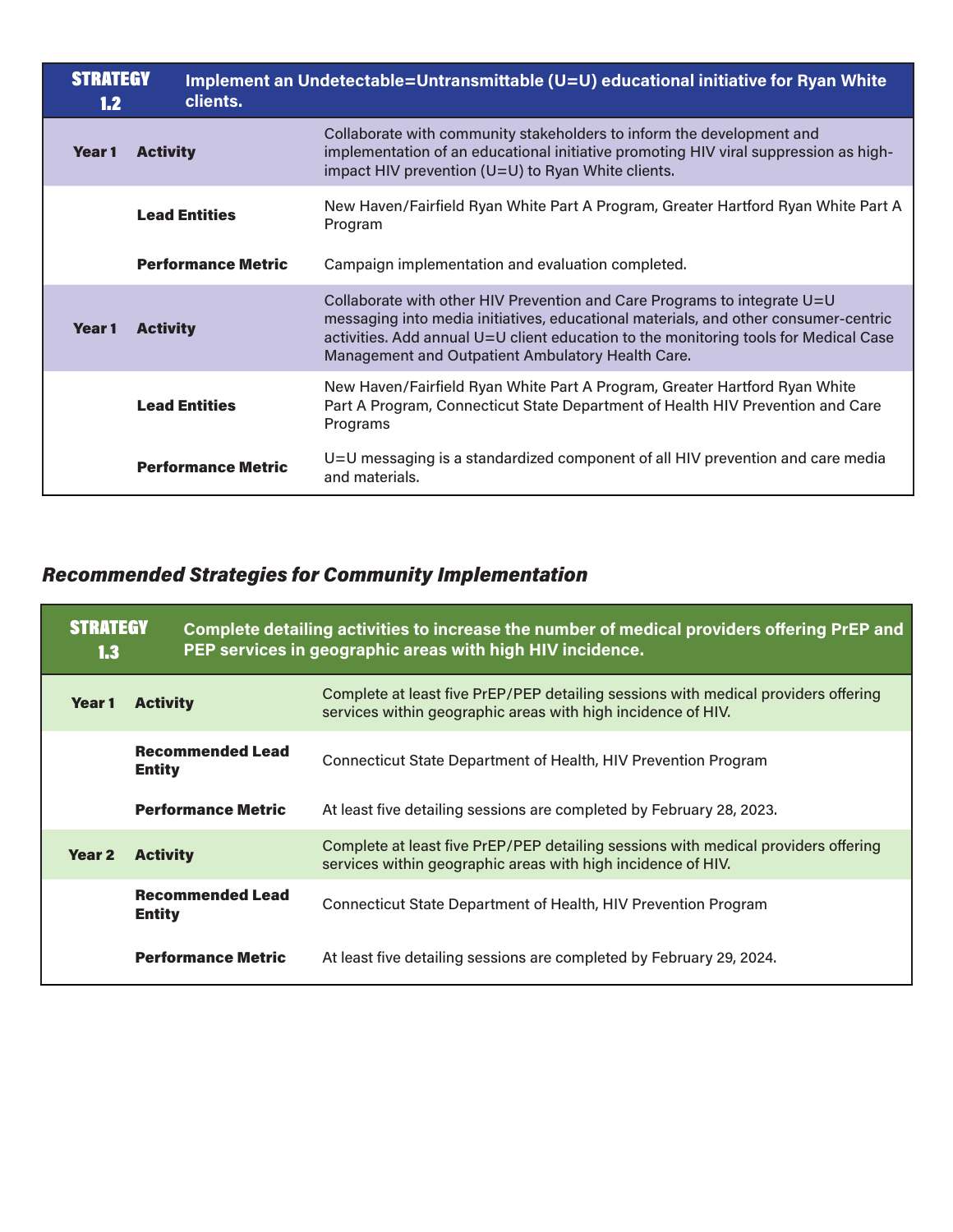| <b>STRATEGY</b><br>1.4 |                                          | Increase the number of entities providing HIV, hepatitis, and STI testing in geographic<br>areas of high HIV incidence, including non-traditional partners such as walk-in labs,<br>pharmacies, and mobile testing services. |  |
|------------------------|------------------------------------------|------------------------------------------------------------------------------------------------------------------------------------------------------------------------------------------------------------------------------|--|
| Year <sub>1</sub>      | <b>Activity</b>                          | Recruit at least five new entities to provide HIV, hepatitis, and STI testing within<br>geographic areas with high incidence of HIV.                                                                                         |  |
|                        | <b>Recommended Lead</b><br><b>Entity</b> | Connecticut State Department of Health, HIV Prevention Program                                                                                                                                                               |  |
|                        | <b>Performance Metric</b>                | At least five new entities are providing HIV testing services by February 28, 2023.                                                                                                                                          |  |
| Year <sub>2</sub>      | <b>Activity</b>                          | Recruit at least five new entities to provide HIV, hepatitis, and STI testing within<br>geographic areas with high incidence of HIV.                                                                                         |  |
|                        | <b>Recommended Lead</b><br><b>Entity</b> | Connecticut State Department of Health, HIV Prevention Program                                                                                                                                                               |  |
|                        | <b>Performance Metric</b>                | At least five detailing sessions are completed by February 29, 2024.                                                                                                                                                         |  |

| <b>STRATEGY</b><br>1.5<br><b>Black women.</b> |                                          | Develop and implement a community-informed PrEP/PEP media initiative, with specific<br>messaging for young Black and Hispanic MSM, Transgender women and men, and                                                                                                                                                                                                   |
|-----------------------------------------------|------------------------------------------|---------------------------------------------------------------------------------------------------------------------------------------------------------------------------------------------------------------------------------------------------------------------------------------------------------------------------------------------------------------------|
| <b>Planning &amp;</b><br><b>Preparation</b>   | <b>Activity</b>                          | Collaborate with community stakeholders to inform the development and<br>implementation of a PrEP/PEP media campaign.                                                                                                                                                                                                                                               |
|                                               | <b>Recommended Lead</b><br><b>Entity</b> | Connecticut State Department of Health HIV Prevention Program                                                                                                                                                                                                                                                                                                       |
|                                               | <b>Performance Metric</b>                | At least two community listening sessions are presented.                                                                                                                                                                                                                                                                                                            |
| Year 1                                        | <b>Activity</b>                          | Develop and implement a PrEP/PEP media campaign using traditional and digital<br>formats. Develop relationships with local influencers, community leaders, and<br>other partners to support messaging on digital platforms. Create and distribute<br>a social media tool kit to community organizations. Establish a performance<br>monitoring and evaluation plan. |
|                                               | <b>Recommended Lead</b><br><b>Entity</b> | Connecticut State Department of Health, HIV Prevention Program                                                                                                                                                                                                                                                                                                      |
|                                               | <b>Performance Metric</b>                | Presentation of the media campaign. Social media tool kit produced and<br>distributed to community organizations. Campaign performance is assessed using<br>the performance and monitoring plan.                                                                                                                                                                    |
| Year <sub>2</sub>                             | <b>Activity</b>                          | Collaborate with community stakeholders to evaluate the Year 1 campaign. Make<br>revisions as needed and continue the campaign in Year 2.                                                                                                                                                                                                                           |
|                                               | <b>Recommended Lead</b><br><b>Entity</b> | Connecticut State Department of Health, HIV Prevention Program                                                                                                                                                                                                                                                                                                      |
|                                               | <b>Performance Metric</b>                | Presentation of the Year 2 media campaign. Campaign performance assessed<br>using the performance and monitoring plan.                                                                                                                                                                                                                                              |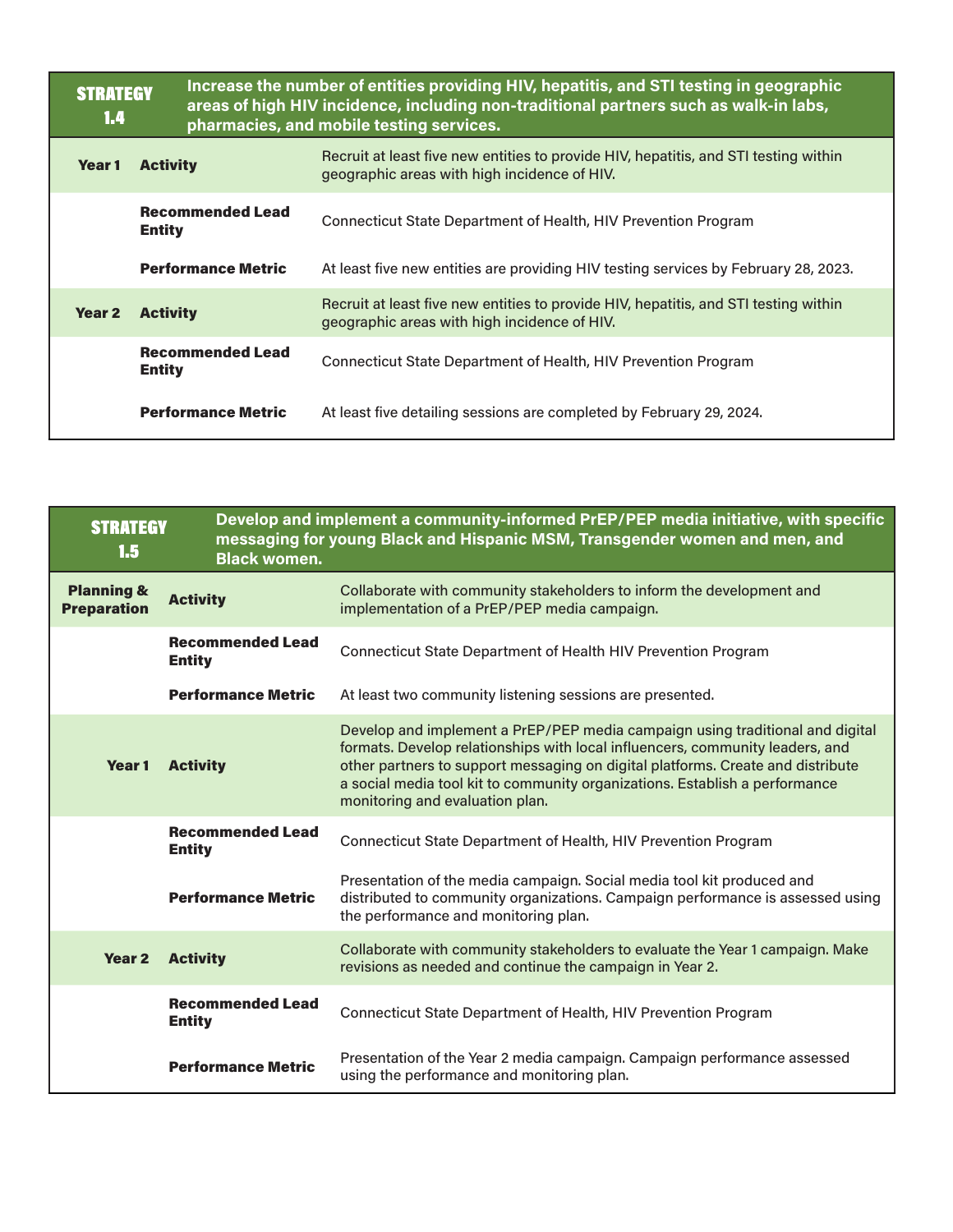

# GOAL 2: IMPROVE HIV-RELATED HEALTH OUTCOMES OF PEOPLE WITH HIV

### **OBJECTIVES**

- Link people to medical care immediately after their HIV diagnosis and provide low-barrier access to HIV treatment
- Identify, engage, or re-engage people with HIV who are not in care or not virally suppressed
- Increase retention in care and adherence to HIV treatment to achieve and maintain long-term viral suppression
- Increase the capacity of health care delivery systems, public health, and the health workforce to serve people with HIV

#### DEFINITIONS USED IN THIS PLAN

Goals: Broad aspirations that enable a plan's vision to be realized

Performance Metrics: Measurable data used to track progress, successes, and challenges

Strategies: Choices about how best to accomplish objectives

Activities: Specific steps that will take place Changes, outcomes, and to implement the strategies and achieve the plan's goals

Objectives: impact a plan is trying to achieve

| <b>STRATEGY</b><br>2.1                      |                                     | The NHFFRWP will establish a rapid linkage to care protocol as a required component<br>of service delivery. This protocol will link all newly diagnosed PWH, or those who were<br>previously diagnosed and returning to care, to their first medical appointment within<br>seven days of identification. |
|---------------------------------------------|-------------------------------------|----------------------------------------------------------------------------------------------------------------------------------------------------------------------------------------------------------------------------------------------------------------------------------------------------------|
| <b>Planning &amp;</b><br><b>Preparation</b> | <b>Activity</b>                     | Collaborate with Ryan White-funded providers to identify existing linkage to care efforts<br>and establish a framework for rapid linkage to care using a multi-disciplinary approach<br>(intensive case management, peer and faith support, mental health treatment, etc.)                               |
|                                             | <b>Lead Entity</b>                  | New Haven/Fairfield Ryan White Part A Program                                                                                                                                                                                                                                                            |
|                                             | <b>Performance</b><br><b>Metric</b> | Creation of the service delivery framework for rapid linkage to care.                                                                                                                                                                                                                                    |
| <b>Planning &amp;</b><br><b>Preparation</b> | <b>Activity</b>                     | Create a service delivery model for inclusion in Year 1 Ryan White Part A contracts,<br>including standards of care and quality indicators.                                                                                                                                                              |
|                                             | <b>Lead Entity</b>                  | New Haven/Fairfield Ryan White Part A Program                                                                                                                                                                                                                                                            |
|                                             | <b>Performance</b><br><b>Metric</b> | Service delivery model created by December 2021.                                                                                                                                                                                                                                                         |
| Year <sub>1</sub>                           | <b>Activity</b>                     | Release Outpatient Ambulatory Medical Care (OAMC) contracts with mandated rapid<br>linkage to care components.                                                                                                                                                                                           |
|                                             | <b>Lead Entity</b>                  | New Haven/Fairfield Ryan White Part A Program                                                                                                                                                                                                                                                            |
|                                             | <b>Performance</b><br><b>Metric</b> | OAMC contracts include rapid linkage to care components.                                                                                                                                                                                                                                                 |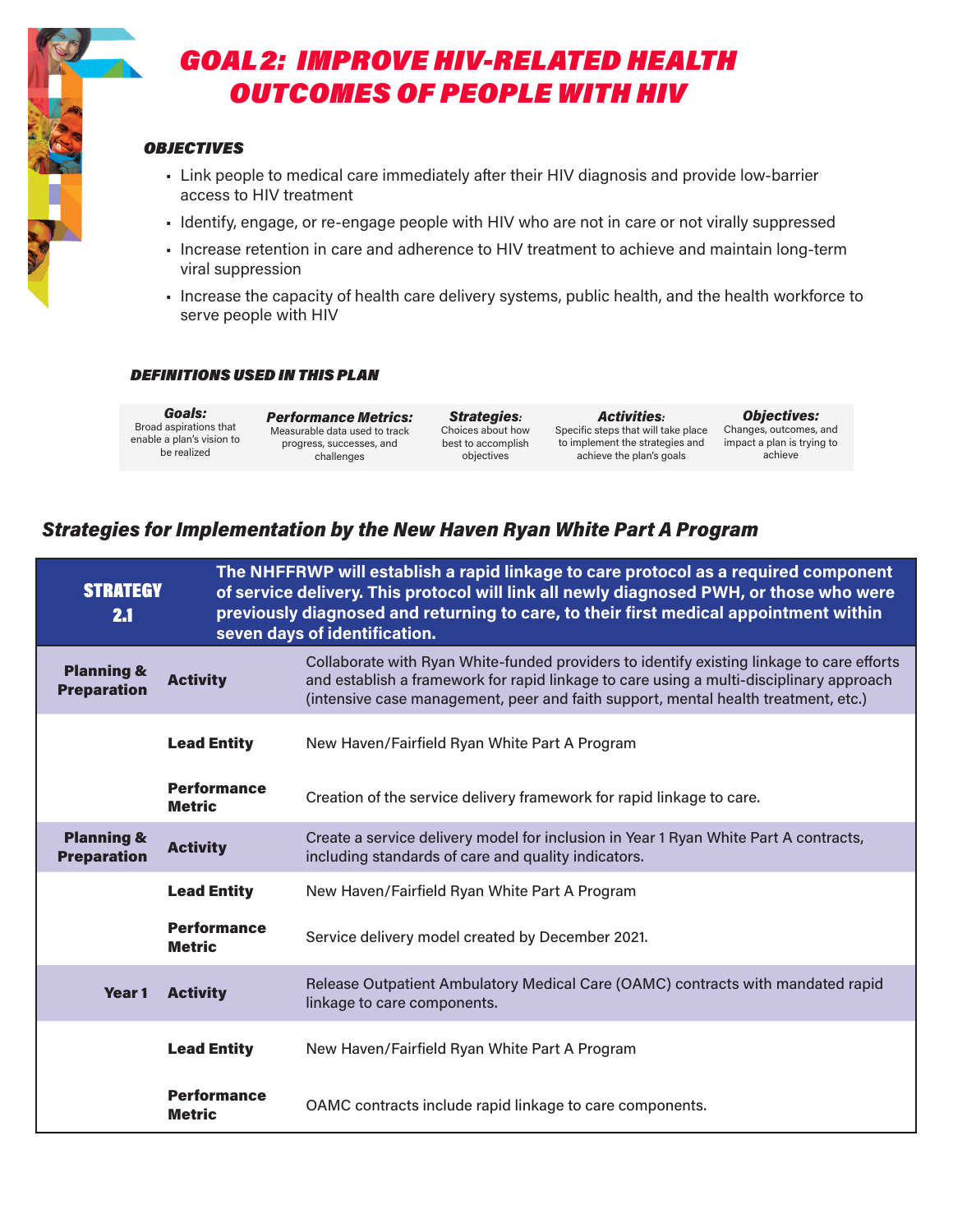| <b>STRATEGY</b><br>2.2 |                                     | Develop and implement a pilot program to adapt the Contingency Management model<br>used in substance use services to HIV care (provision of motivational incentives and<br>tangible rewards to PWH who are erratically engaged in care). |
|------------------------|-------------------------------------|------------------------------------------------------------------------------------------------------------------------------------------------------------------------------------------------------------------------------------------|
| Year <sub>1</sub>      | <b>Activity</b>                     | Collaborate with Substance Use Programs to evaluate and adapt the Contingency<br>Management model to improve retention in HIV care and viral suppression among PWH<br>who are erratically in care.                                       |
|                        | <b>Lead Entity</b>                  | New Haven/Fairfield Ryan White Part A Program                                                                                                                                                                                            |
|                        | <b>Performance</b><br><b>Metric</b> | Community-informed adaptation of the Contingency Management Model to HIV<br>retention and care services.                                                                                                                                 |
| Year 1                 | <b>Activity</b>                     | Development of a pilot project to assess adaptability and effectiveness.                                                                                                                                                                 |
|                        | <b>Lead Entity</b>                  | New Haven/Fairfield Ryan White Part A Program                                                                                                                                                                                            |
|                        | <b>Performance</b><br><b>Metric</b> | Pilot project initiated by February 28, 2023.                                                                                                                                                                                            |
| <b>Year 2</b>          | <b>Activity</b>                     | Based on the pilot's success, incorporate service delivery into the continuum of NHRWP<br>services.                                                                                                                                      |
|                        | <b>Lead Entity</b>                  | New Haven/Fairfield Ryan White Part A Program                                                                                                                                                                                            |
|                        | <b>Performance</b><br><b>Metric</b> | HIV Contingency Management model established as a contracted service.                                                                                                                                                                    |

| <b>STRATEGY</b><br>2.3 |                 | Develop and implement a jurisdiction-wide presentation series to promote best practices<br>in HIV care and prevention and ignite conversation about local issues that impede progress<br>toward ending the local HIV epidemic. |                                                                                                                                                                                                                                               |
|------------------------|-----------------|--------------------------------------------------------------------------------------------------------------------------------------------------------------------------------------------------------------------------------|-----------------------------------------------------------------------------------------------------------------------------------------------------------------------------------------------------------------------------------------------|
| Year 1                 | <b>Activity</b> |                                                                                                                                                                                                                                | Host a community-informed presentation series. Sessions will focus on personal<br>growth, professional development, and leadership; innovations in service delivery;<br>and addressing diversity, inclusivity, and health disparities of PWH. |
|                        |                 | <b>Lead Entity</b>                                                                                                                                                                                                             | New Haven/Fairfield Ryan White Part A Program                                                                                                                                                                                                 |
|                        |                 | <b>Performance Metric</b>                                                                                                                                                                                                      | Completed presentation series.                                                                                                                                                                                                                |
| <b>Year 2</b>          | <b>Activity</b> |                                                                                                                                                                                                                                | Based on community response, host a second community-informed presentation<br>series.                                                                                                                                                         |
|                        |                 | <b>Lead Entity</b>                                                                                                                                                                                                             | New Haven/Fairfield Ryan White Part A Program                                                                                                                                                                                                 |
|                        |                 | <b>Performance Metric</b>                                                                                                                                                                                                      | Completed presentation series.                                                                                                                                                                                                                |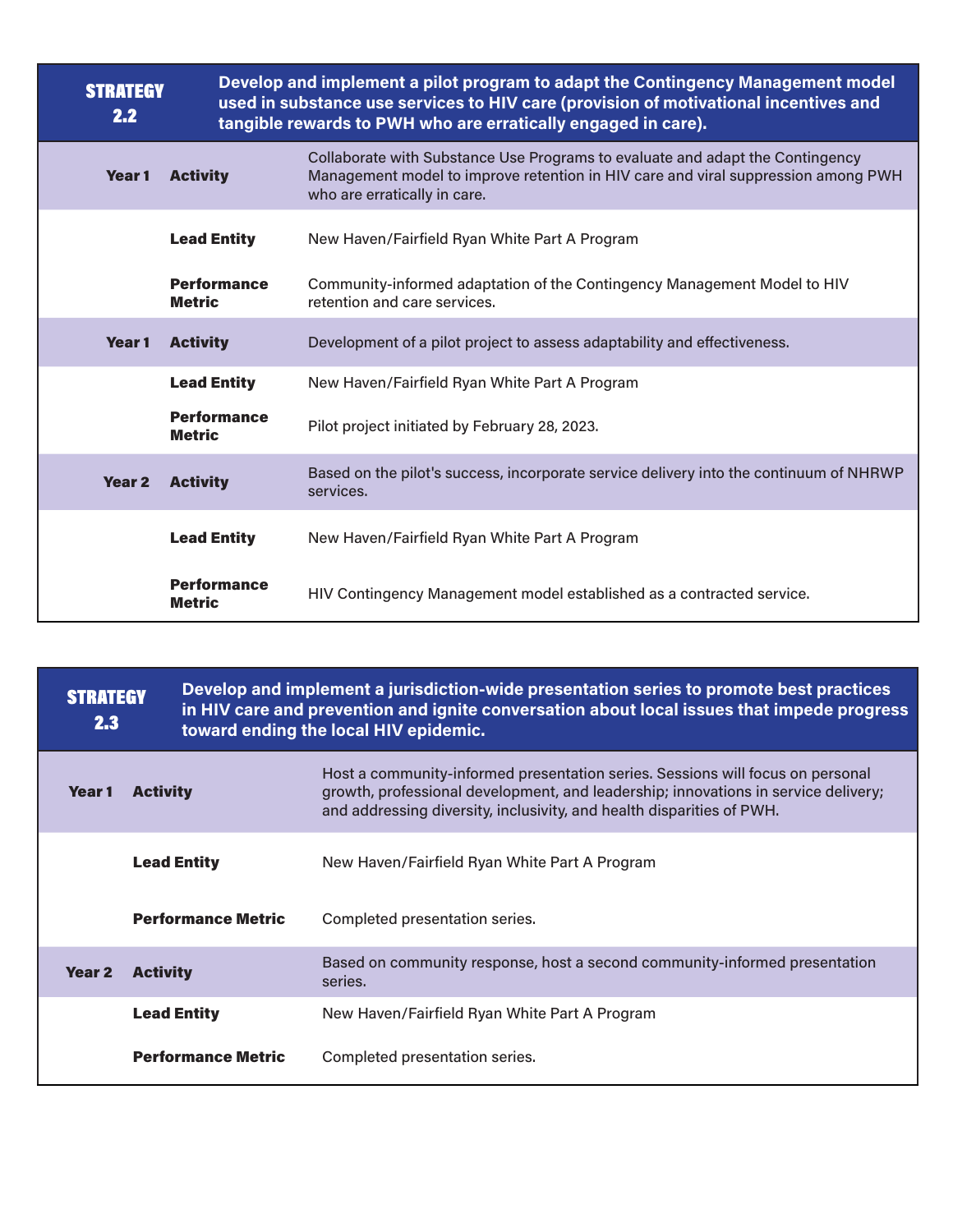| <b>STRATEGY</b><br>2.4 |                           | Complete detailing sessions to increase provider knowledge of the availability of Ryan<br>White-funded medical care, supportive services, and linkage to care systems. |
|------------------------|---------------------------|------------------------------------------------------------------------------------------------------------------------------------------------------------------------|
| Year 1                 | <b>Activity</b>           | Complete at least five detailing sessions with medical providers that are not funded<br>by the Ryan White Part A Program.                                              |
|                        | <b>Lead Entity</b>        | New Haven/Fairfield Ryan White Part A Program                                                                                                                          |
|                        | <b>Performance Metric</b> | At least five detailing sessions completed by February 28, 2023.                                                                                                       |
| Year <sub>2</sub>      | <b>Activity</b>           | Complete at least five detailing sessions with medical providers that are not funded<br>by the Ryan White Part A Program.                                              |
|                        | <b>Lead Entity</b>        | New Haven/Fairfield Ryan White Part A Program                                                                                                                          |
|                        | <b>Performance Metric</b> | At least five detailing sessions completed by February 29, 2024.                                                                                                       |

| <b>STRATEGY</b><br>$2.5^{\circ}$ |                           | Train medical providers to expand their ability to offer high-quality, affirming, and sex-<br>positive medical care to LGBTQ+ people, including PrEP/PEP services and HIV, hepatitis<br>and STI testing and treatment. |  |
|----------------------------------|---------------------------|------------------------------------------------------------------------------------------------------------------------------------------------------------------------------------------------------------------------|--|
| Year 1                           | <b>Activity</b>           | Present at least two trainings to increase provider competency to offer affirming, sex-<br>positive medical care to LGBTQ+ people.                                                                                     |  |
|                                  | <b>Lead Entity</b>        | <b>Connecticut Department of Health</b>                                                                                                                                                                                |  |
|                                  | <b>Performance Metric</b> | At least two trainings are provided.                                                                                                                                                                                   |  |
| Year <sub>2</sub>                | <b>Activity</b>           | Present at least two trainings to increase provider competency to provide affirming,<br>sex-positive medical care to LGBTQ+ people.                                                                                    |  |
|                                  | <b>Lead Entity</b>        | <b>Connecticut Department of Health</b>                                                                                                                                                                                |  |
|                                  | <b>Performance Metric</b> | At least two trainings are provided.                                                                                                                                                                                   |  |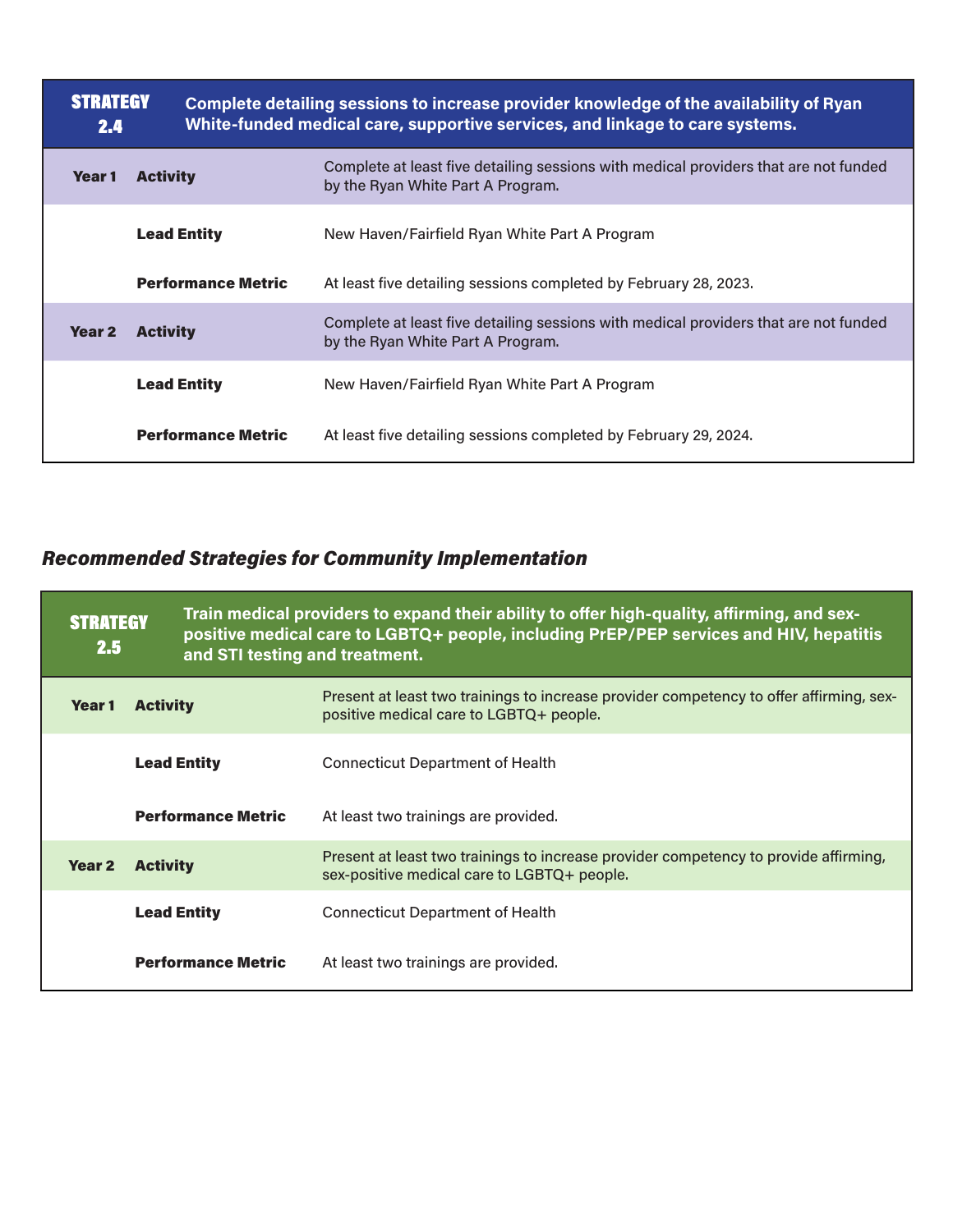

# GOAL 3: REDUCE HIV-RELATED DISPARITIES AND HEALTH INEQUITIES

### **OBJECTIVES**

- Reduce HIV-related stigma and discrimination
- Reduce disparities in new HIV infections, in knowledge of status, and along the HIV care continuum
- Address social determinants of health and co-occurring conditions that exacerbate HIV-related disparities

### DEFINITIONS USED IN THIS PLAN

Goals: Broad aspirations that enable a plan's vision to be realized

Performance Metrics: Measurable data used to track progress, successes, and challenges

Strategies: Choices about how best to accomplish objectives

Activities: Specific steps that will take place to implement the strategies and achieve the plan's goals

Objectives: Changes, outcomes, and impact a plan is trying to achieve

| <b>STRATEGY</b><br>3.1 |                                     | Develop a system-wide approach for HIV service delivery using the "designing for<br>the margins" model to reach marginalized populations that have experienced forms<br>of systemic exclusion such as structural racism, poverty, gender and sexuality-based<br>discrimination, incarceration, trauma, mental illness, and substance use disorder. |
|------------------------|-------------------------------------|----------------------------------------------------------------------------------------------------------------------------------------------------------------------------------------------------------------------------------------------------------------------------------------------------------------------------------------------------|
| Year 1                 | <b>Activity</b>                     | Recruit community stakeholders to take part in evaluation and planning efforts.                                                                                                                                                                                                                                                                    |
|                        | <b>Lead Entities</b>                | New Haven/Fairfield Ryan White Part A Program, Greater Hartford Ryan White Part A<br>Program                                                                                                                                                                                                                                                       |
|                        | <b>Performance</b><br><b>Metric</b> | Participation by a diverse coalition of community stakeholders.                                                                                                                                                                                                                                                                                    |
| <b>Year 1</b>          | <b>Activity</b>                     | Evaluate the current delivery of HIV prevention care services and identify structural<br>vulnerabilities for populations experiencing health disparities (people of color, unstably<br>housed individuals, youth and young adults, transgender individuals, and people living<br>in rural areas).                                                  |
|                        | <b>Lead Entities</b>                | New Haven/Fairfield Ryan White Part A Program, Greater Hartford Ryan White Part A<br>Program                                                                                                                                                                                                                                                       |
|                        | <b>Performance</b><br><b>Metric</b> | Evaluation completed by February 28, 2023.                                                                                                                                                                                                                                                                                                         |
| <b>Year 2</b>          | <b>Activity</b>                     | Create the framework for a revised systems-wide approach to HIV service delivery that<br>focuses on reaching the most marginalized populations to address disparities in health<br>outcomes.                                                                                                                                                       |
|                        | <b>Lead Entities</b>                | New Haven/Fairfield Ryan White Part A Program, Greater Hartford Ryan White Part A<br>Program                                                                                                                                                                                                                                                       |
|                        | <b>Performance</b><br><b>Metric</b> | Framework completed by February 29, 2024.                                                                                                                                                                                                                                                                                                          |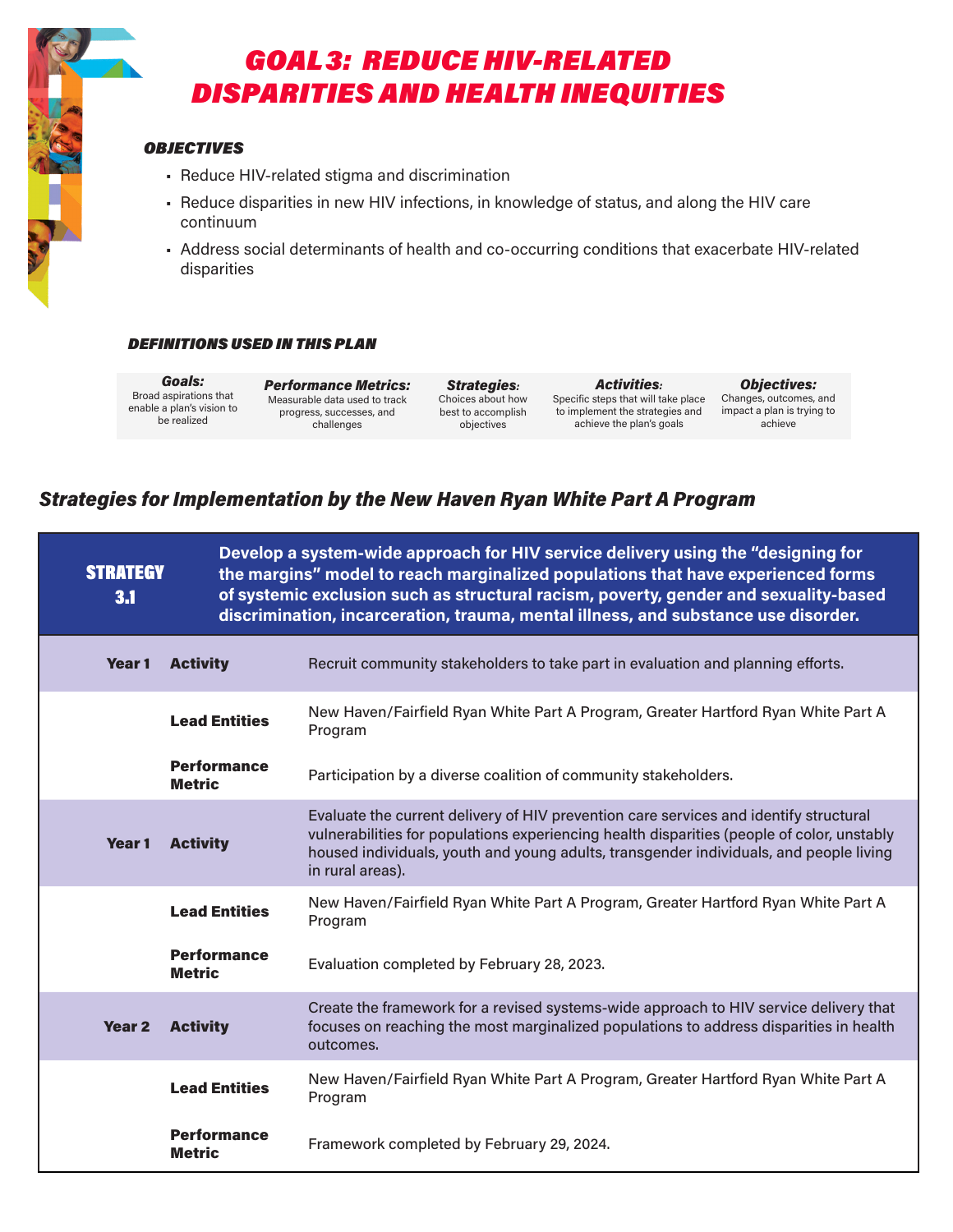| <b>STRATEGY</b><br>3.2                      |                                     | Engage Black faith leaders to educate their congregations and communities on HIV to<br>increase awareness and reduce stigma and discrimination toward people living with<br>HIV. Incorporate faith-based initiatives into NHFFRWP quality improvement activities. |
|---------------------------------------------|-------------------------------------|-------------------------------------------------------------------------------------------------------------------------------------------------------------------------------------------------------------------------------------------------------------------|
| <b>Planning &amp;</b><br><b>Preparation</b> | <b>Activity</b>                     | Host a presentation series focused on how Black faith communities can address HIV in<br>their communities.                                                                                                                                                        |
|                                             | <b>Lead Entities</b>                | New Haven/Fairfield Ryan White Part A Program, Greater Hartford Ryan White Part A<br>Program                                                                                                                                                                      |
|                                             | <b>Performance</b><br><b>Metric</b> | The presentation series is completed.                                                                                                                                                                                                                             |
| <b>Planning &amp;</b><br><b>Preparation</b> | <b>Activity</b>                     | Facilitate Black faith leaders to complete a planning initiative to create a one-year plan<br>for their faith communities to address HIV awareness, stigma, and discrimination.                                                                                   |
|                                             | <b>Lead Entities</b>                | New Haven/Fairfield Ryan White Part A Program, Greater Hartford Ryan White Part A<br>Program                                                                                                                                                                      |
|                                             | <b>Performance</b><br><b>Metric</b> | The one-year plan is completed by February 28, 2022.                                                                                                                                                                                                              |
| Year 1                                      | <b>Activity</b>                     | Implement the one-year plan for Black faith leaders to address HIV awareness,<br>stigma, and discrimination. Incorporate faith-based initiatives into NHFFRWP quality<br>management activities.                                                                   |
|                                             | <b>Lead Entities</b>                | Black faith leaders, New Haven/Fairfield Ryan White Part A Program, Greater Hartford<br>Ryan White Part A Program                                                                                                                                                 |
|                                             | <b>Performance</b><br><b>Metric</b> | All strategies and activities identified in the one-year plan are completed by February<br>28, 2023. Faith-based initiatives are included in RW quality management performance<br>metrics.                                                                        |
| Year <sub>2</sub>                           | <b>Activity</b>                     | Evaluate Year 1 activities. Facilitate Black faith leaders to develop and implement a Year<br>2 plan to address HIV awareness, stigma, and discrimination.                                                                                                        |
|                                             | <b>Lead Entities</b>                | Black faith leaders, New Haven/Fairfield Ryan White Part A Program, Greater Hartford<br>Ryan White Part A Program                                                                                                                                                 |
|                                             | <b>Performance</b><br><b>Metric</b> | All strategies and activities identified in the Year 2 plan are completed by February 29,<br>2024.                                                                                                                                                                |

| <b>STRATEGY</b><br>3.3 | PWH.                                | Complete an assessment of HIV-related stigma and discrimination experienced by                                                                                                                                                          |
|------------------------|-------------------------------------|-----------------------------------------------------------------------------------------------------------------------------------------------------------------------------------------------------------------------------------------|
| Year 1                 | <b>Activity</b>                     | Collaborate with the New Haven/Fairfield Counties HIV Services Planning Council and<br>the Greater Hartford Ryan White Planning Council to develop a survey tool and strategy<br>to assess local HIV-related stigma and discrimination. |
|                        | <b>Lead Entities</b>                | New Haven Ryan White Part A Program, Greater Hartford Ryan White Part A Program                                                                                                                                                         |
|                        | <b>Performance</b><br><b>Metric</b> | Development of a survey tool and assessment strategy                                                                                                                                                                                    |
| Year 1                 | <b>Activity</b>                     | Implement the assessment strategy.                                                                                                                                                                                                      |
|                        | <b>Lead Entities</b>                | New Haven Ryan White Part A Program, Greater Hartford Ryan White Part A Program                                                                                                                                                         |
|                        | <b>Performance</b><br><b>Metric</b> | Stigma and Discrimination assessment completed by February 28, 2023.                                                                                                                                                                    |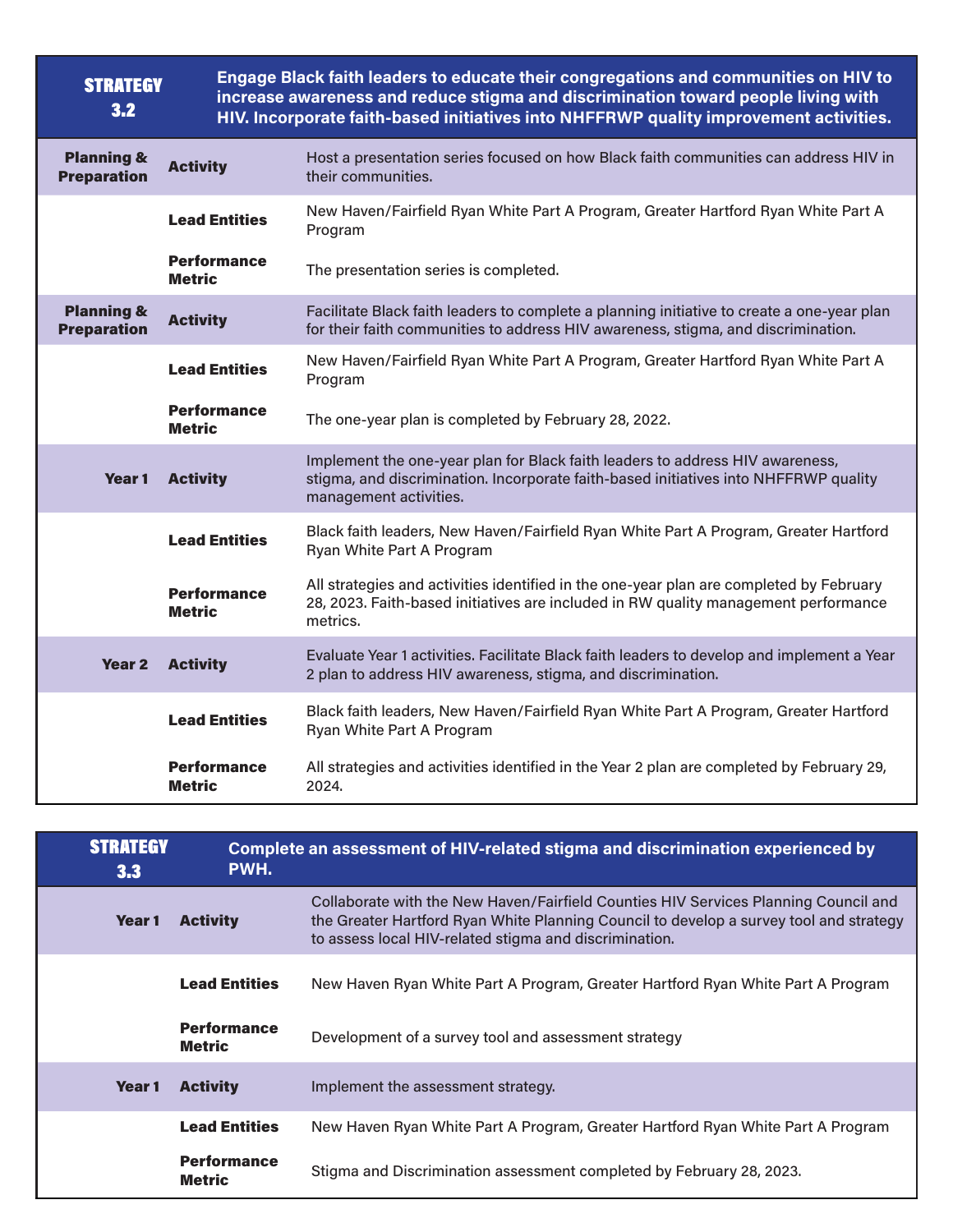| <b>STRATEGY</b><br>3.3 | <b>PWH.</b> (continued)             | Complete an assessment of HIV-related stigma and discrimination experienced by                                     |
|------------------------|-------------------------------------|--------------------------------------------------------------------------------------------------------------------|
| Year 2                 | <b>Activity</b>                     | Evaluate the assessment findings and develop an action plan for reducing HIV-related<br>stigma and discrimination. |
|                        | <b>Lead Entities</b>                | New Haven/Fairfield Ryan White Part A Program, Greater Hartford Ryan White Part A<br>Program                       |
|                        | <b>Performance</b><br><b>Metric</b> | Action plan completed by February 29, 2024.                                                                        |

| <b>STRATEGY</b><br>3.4                      |                                            | Advocate for the passage of legislation to establish routine HIV screening in emergency<br>rooms, hospitals, urgent care centers, and other clinical settings, and as a part of<br>prenatal care for pregnant women.                                 |
|---------------------------------------------|--------------------------------------------|------------------------------------------------------------------------------------------------------------------------------------------------------------------------------------------------------------------------------------------------------|
| <b>Planning &amp;</b><br><b>Preparation</b> | <b>Activity</b>                            | Recruit community stakeholders to lead advocacy efforts.                                                                                                                                                                                             |
|                                             | <b>Recommended</b><br><b>Lead Entities</b> | HIV Stakeholders, Connecticut State Department of Health                                                                                                                                                                                             |
|                                             | <b>Performance</b><br><b>Metric</b>        | Participation by a diverse coalition of community stakeholders.                                                                                                                                                                                      |
| Year 1                                      | <b>Activity</b>                            | Facilitate community stakeholders to complete a planning initiative to create a one-year<br>plan for engaging legislators, school board leadership, and community members to<br>support the revisioning of sex education in middle and high schools. |
|                                             | <b>Recommended</b><br><b>Lead Entities</b> | HIV Stakeholders, Connecticut State Department of Health                                                                                                                                                                                             |
|                                             | <b>Performance</b><br><b>Metric</b>        | The one-year plan is completed by August 2022.                                                                                                                                                                                                       |
| Year <sub>1</sub>                           | <b>Activity</b>                            | Implement the one-year plan.                                                                                                                                                                                                                         |
|                                             | <b>Recommended</b><br><b>Lead Entities</b> | HIV Stakeholders, Connecticut State Department of Health                                                                                                                                                                                             |
|                                             | <b>Performance</b><br><b>Metric</b>        | The one-year plan is completed by August 2023. Legislation is successfully passed by<br>February 29, 2024.                                                                                                                                           |
| Year 2                                      | <b>Activity</b>                            | Training is provided to clinical sites to prepare them to implement routine HIV screening.                                                                                                                                                           |
|                                             | <b>Recommended</b><br><b>Lead Entity</b>   | <b>Connecticut State Department of Health</b>                                                                                                                                                                                                        |
|                                             | <b>Performance</b><br><b>Metric</b>        | Trainings are presented.                                                                                                                                                                                                                             |
| <b>Year 2</b>                               | <b>Activity</b>                            | Implementation of routine HIV screening statewide.                                                                                                                                                                                                   |
|                                             | <b>Recommended</b><br><b>Lead Entity</b>   | <b>Connecticut State Department of Health</b>                                                                                                                                                                                                        |
|                                             | <b>Performance</b><br><b>Metric</b>        | Routine HIV screening in all clinical settings is implemented.                                                                                                                                                                                       |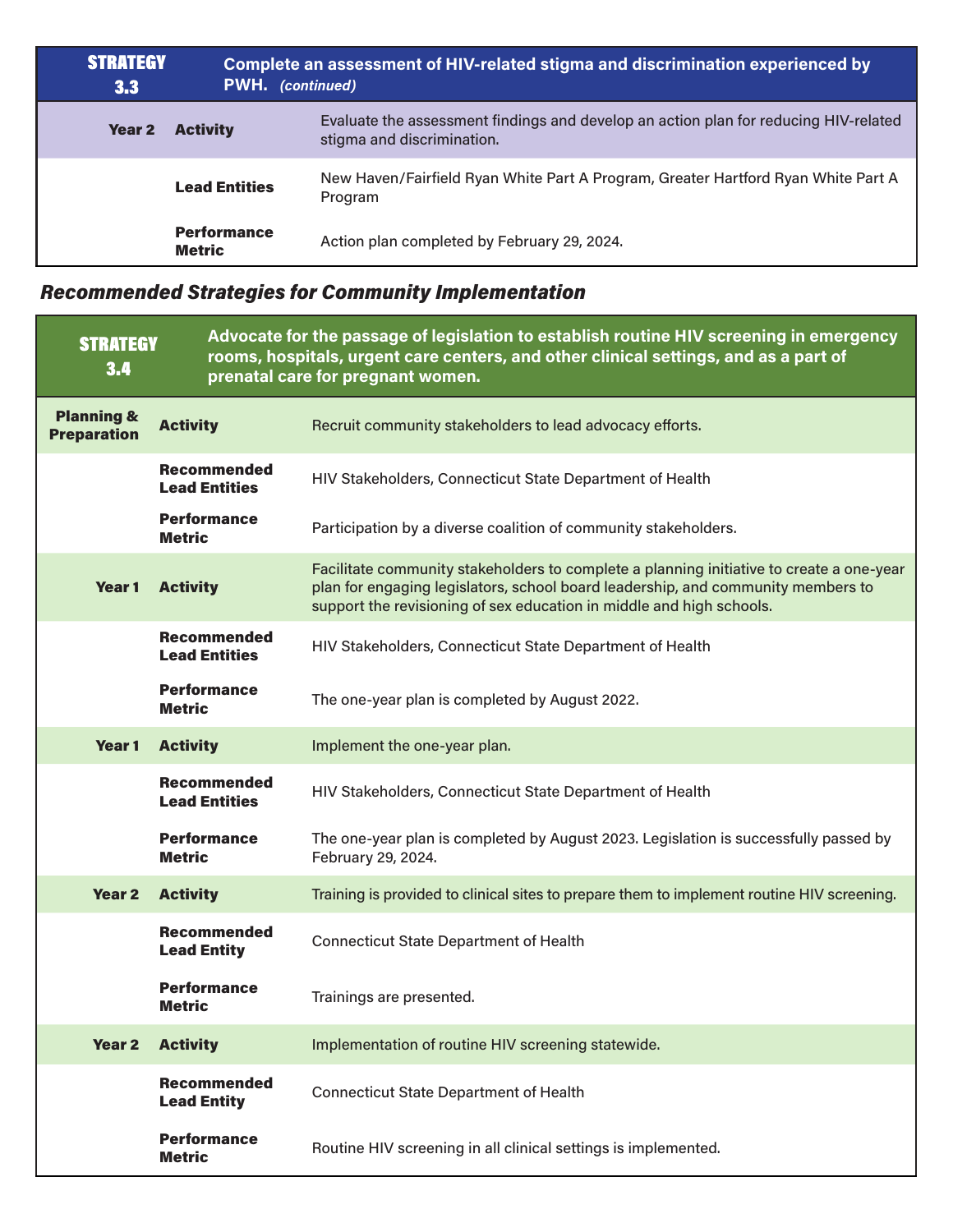| <b>STRATEGY</b><br>3.5 |                                            | Advocate for the passage of legislation or changes to school board policies that support<br>comprehensive, age-appropriate, LGBTQ+ inclusive, sex-positive sex education curricula in<br><b>Connecticut middle and high schools.</b>                         |  |
|------------------------|--------------------------------------------|--------------------------------------------------------------------------------------------------------------------------------------------------------------------------------------------------------------------------------------------------------------|--|
| <b>Year 2</b>          | <b>Activity</b>                            | Recruit community stakeholders to lead advocacy efforts.                                                                                                                                                                                                     |  |
|                        | <b>Recommended Lead</b><br><b>Entities</b> | HIV Stakeholders, Connecticut State Department of Health                                                                                                                                                                                                     |  |
|                        | <b>Performance Metric</b>                  | Participation by a diverse coalition of community stakeholders.                                                                                                                                                                                              |  |
| Year <sub>2</sub>      | <b>Activity</b>                            | Facilitate community stakeholders to complete a planning initiative to create<br>a comprehensive plan for engaging legislators, school board leadership, and<br>community members to support the revisioning of sex education in middle and high<br>schools. |  |
|                        | <b>Recommended Lead</b><br><b>Entities</b> | HIV Stakeholders, Connecticut State Department of Health                                                                                                                                                                                                     |  |
|                        | <b>Performance Metric</b>                  | The plan is completed by February 29, 2024.                                                                                                                                                                                                                  |  |

| <b>STRATEGY</b><br>3.6 |                                          | Develop and implement community-informed educational media initiatives to increase<br>community knowledge of HIV and modern methods of HIV prevention and treatment.                                                                                                                                                                                                    |
|------------------------|------------------------------------------|-------------------------------------------------------------------------------------------------------------------------------------------------------------------------------------------------------------------------------------------------------------------------------------------------------------------------------------------------------------------------|
| Year <sub>1</sub>      | <b>Activity</b>                          | Collaborate with community stakeholders to inform the development and<br>implementation of an HIV knowledge/awareness media campaign.                                                                                                                                                                                                                                   |
|                        | <b>Recommended Lead</b><br><b>Entity</b> | <b>Connecticut State Department of Health</b>                                                                                                                                                                                                                                                                                                                           |
|                        | <b>Performance Metric</b>                | At least two community listening sessions are presented.                                                                                                                                                                                                                                                                                                                |
| Year <sub>1</sub>      | <b>Activity</b>                          | Develop an HIV knowledge/awareness media campaign using traditional and digital<br>formats. Establish relationships with local influencers, community leaders, and other<br>partners to support messaging on digital platforms. Create and distribute a social<br>media tool kit to community organizations. Establish a performance monitoring and<br>evaluation plan. |
|                        | <b>Recommended Lead</b><br><b>Entity</b> | <b>Connecticut State Department of Health</b>                                                                                                                                                                                                                                                                                                                           |
|                        | <b>Performance Metric</b>                | Complete all pre-launch activities related to the media campaign by February 28,<br>2023.                                                                                                                                                                                                                                                                               |
| <b>Year 2</b>          | <b>Activity</b>                          | Implement the HIV knowledge/awareness media campaign.                                                                                                                                                                                                                                                                                                                   |
|                        | <b>Recommended Lead</b><br><b>Entity</b> | <b>Connecticut State Department of Health</b>                                                                                                                                                                                                                                                                                                                           |
|                        | <b>Performance Metric</b>                | Presentation of the media campaign. Campaign performance assessed using the<br>performance and monitoring plan.                                                                                                                                                                                                                                                         |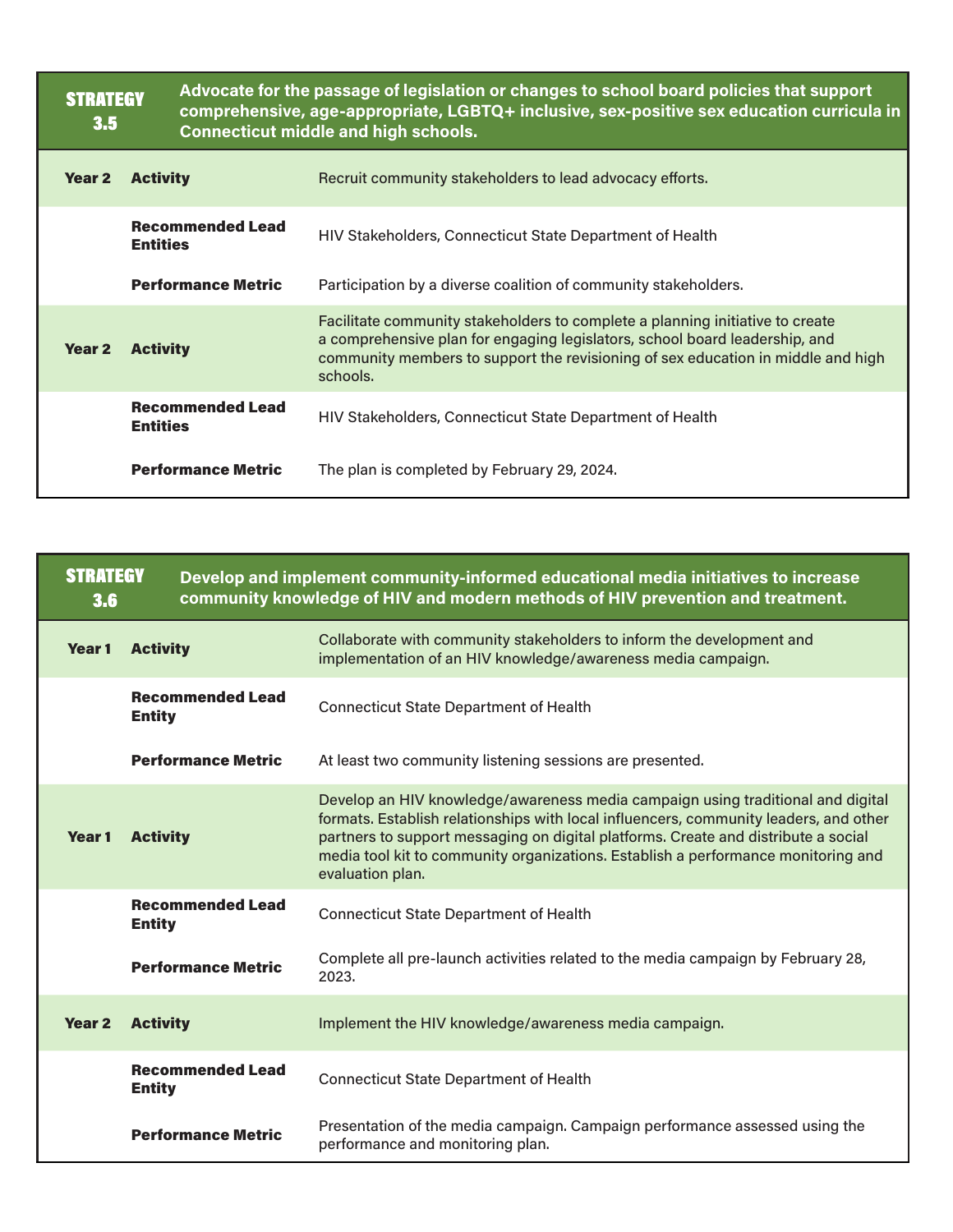# GOAL 4: ACHIEVE INTEGRATED, COORDINATED EFFORTS THAT ADDRESS THE HIV EPIDEMIC AMONG ALL PARTNERS AND STAKEHOLDERS

### **OBJECTIVES**

- Increase coordination of HIV programs across all levels of state/county/city governments and with faith-based and community-based organizations, the private sector, academic partners, and the community
- Enhance the quality, accessibility, sharing, and use of data, including HIV prevention and care continuum and social determinants of health data
- Improve mechanisms to measure, monitor, evaluate, report, and disseminate progress toward achieving organizational, local, and national goals

#### DEFINITIONS USED IN THIS PLAN

Goals: Broad aspirations that enable a plan's vision to be realized

Performance Metrics: Measurable data used to track progress, successes, and challenges

Strategies: Choices about how best to accomplish objectives

Activities: Specific steps that will take place Changes, outcomes, and to implement the strategies and achieve the plan's goals

Objectives: impact a plan is trying to achieve

| <b>STRATEGY</b><br>4.1 | 06811.                              | Analyze Ryan White program data and state/local epi data to evaluate viral suppression<br>among clients based on service use, provider, geographic area, demographics, etc.<br>Identify opportunities that support increased retention in care. Priority zip codes for<br>re-engaging out of care/lost to care clients are 06704, 06705, 06902, 06854, 06810, and |
|------------------------|-------------------------------------|-------------------------------------------------------------------------------------------------------------------------------------------------------------------------------------------------------------------------------------------------------------------------------------------------------------------------------------------------------------------|
| Year 1                 | <b>Activity</b>                     | A comprehensive analysis of viral suppression among NHFFRWP clients is completed<br>and evaluated.                                                                                                                                                                                                                                                                |
|                        | <b>Lead Entity</b>                  | New Haven/Fairfield Ryan White Part A Program                                                                                                                                                                                                                                                                                                                     |
|                        | <b>Performance</b><br><b>Metric</b> | Viral suppression analysis completed.                                                                                                                                                                                                                                                                                                                             |
| Year 1                 | <b>Activity</b>                     | Collaborate with the Strategic Planning & Assessment Committee of the New Haven/<br>Fairfield Counties HIV Services Planning Council to identify priorities and develop an<br>action plan.                                                                                                                                                                        |
|                        | <b>Lead Entity</b>                  | New Haven/Fairfield Ryan White Part A Program                                                                                                                                                                                                                                                                                                                     |
|                        | <b>Performance</b><br><b>Metric</b> | Action Plan established by February 28, 2023.                                                                                                                                                                                                                                                                                                                     |
| Year <sub>2</sub>      | <b>Activity</b>                     | Implement the action plan.                                                                                                                                                                                                                                                                                                                                        |
|                        | <b>Lead Entity</b>                  | New Haven/Fairfield Ryan White Part A Program                                                                                                                                                                                                                                                                                                                     |
|                        | <b>Performance</b><br><b>Metric</b> | Strategies and activities identified in the action plan are completed by February 29,<br>2024.                                                                                                                                                                                                                                                                    |